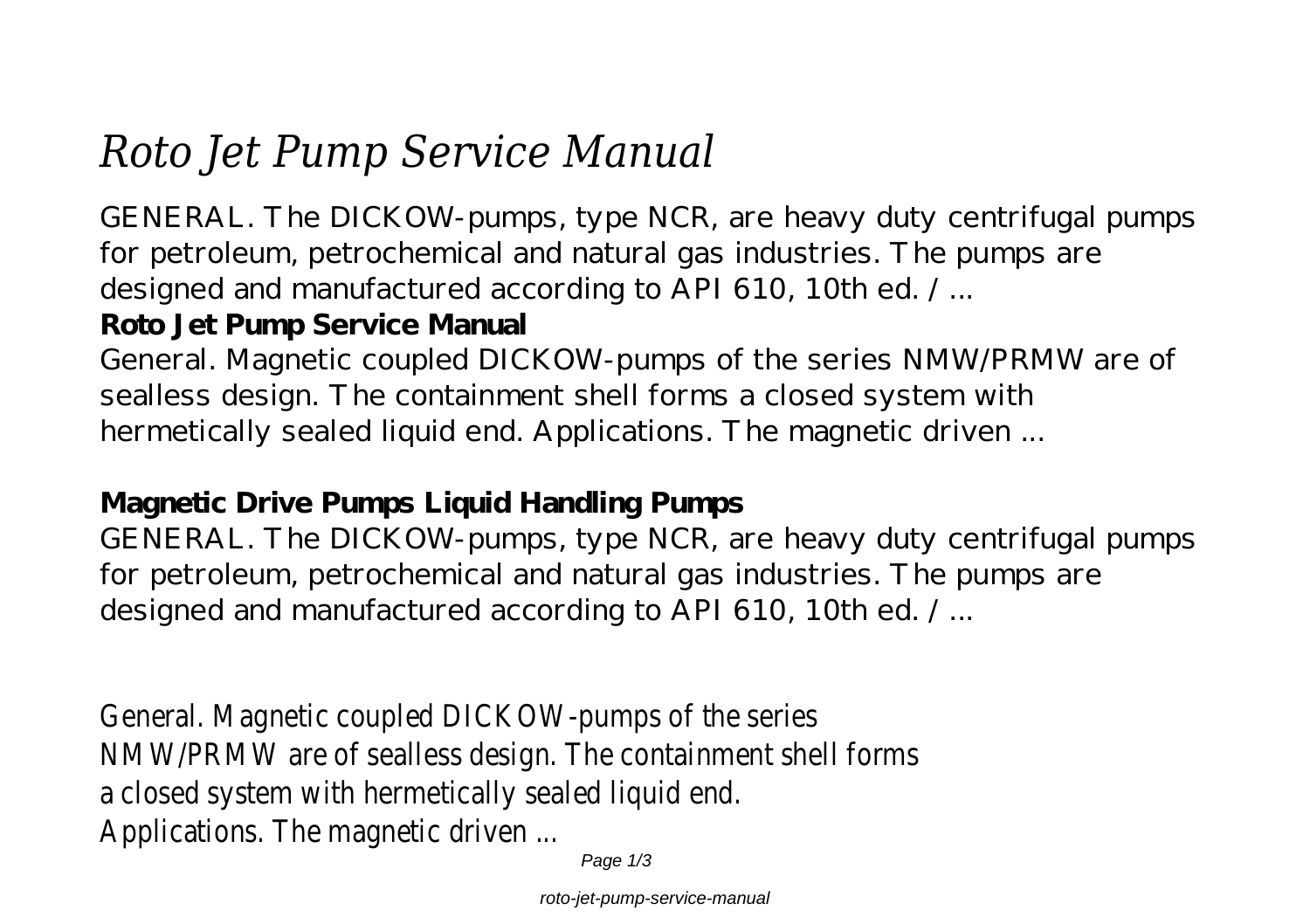#### **Roto Jet Pump Service Manual**

General. Magnetic coupled DICKOW-pumps of the series NMW/PRMW are of sealless design. The containment shell forms a closed system with hermetically sealed liquid end. Applications. The magnetic driven ...

#### **Magnetic Drive Pumps Liquid Handling Pumps**

GENERAL. The DICKOW-pumps, type NCR, are heavy duty centrifugal pumps for petroleum, petrochemical and natural gas industries. The pumps are designed and manufactured according to API 610, 10th ed. / ...

*Roto Jet Pump Service Manual*

Page  $2/3$ 

roto-jet-pump-service-manual